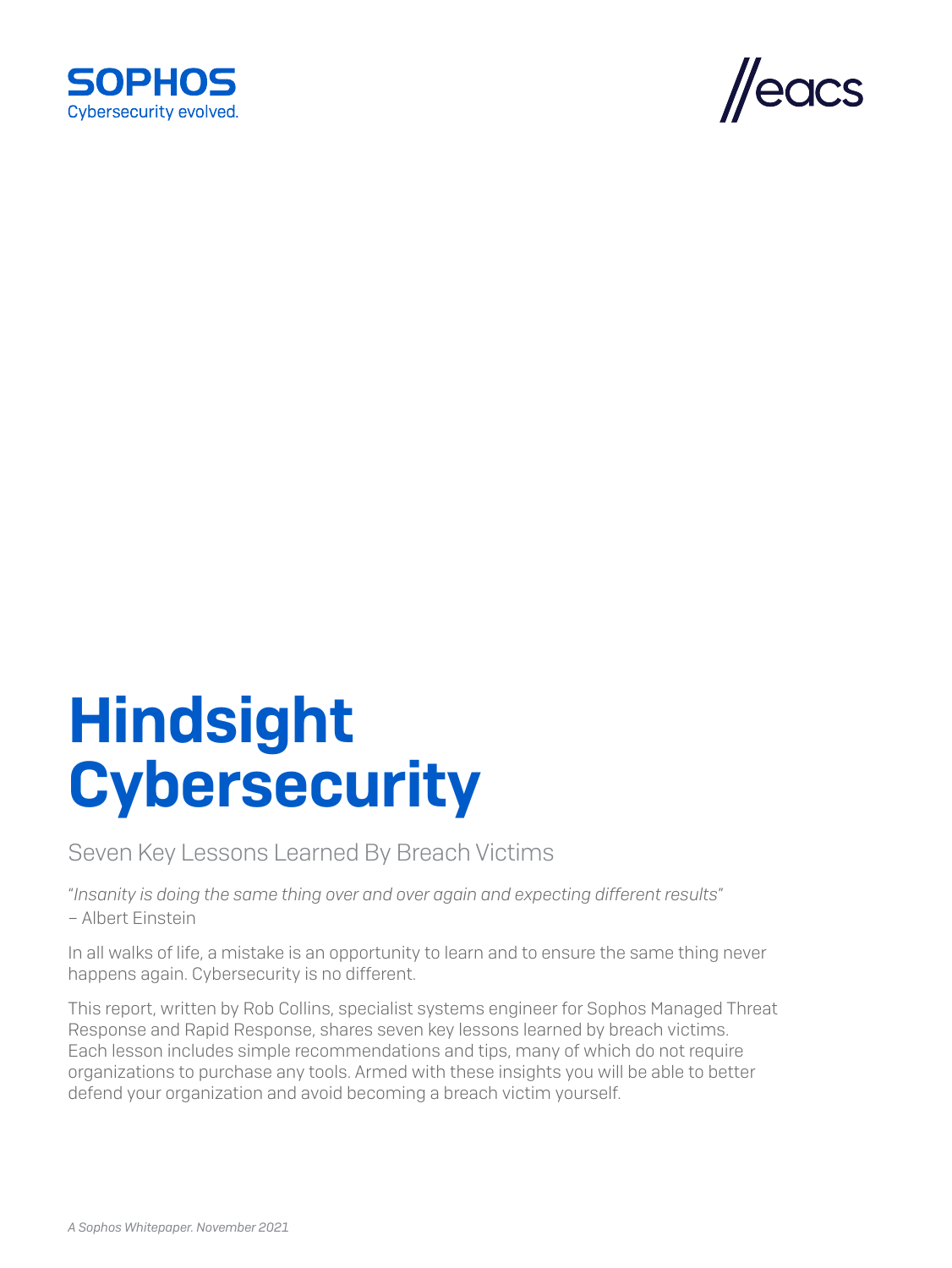# **Contents**

| Hindsight #1:<br>Enforce MFA for system administration and security consoles | 3              |
|------------------------------------------------------------------------------|----------------|
| Hindsight #2:<br>Block public facing Remote Desktop Protocol (RDP)           | $\overline{4}$ |
| Hindsight #3:<br>Deploy endpoint security everywhere                         | 5              |
| Hindsight #4:<br>Prevent threat actors getting (and using) your passwords    | 7              |
| Hindsight #5:<br>Exclude admin tools with a scalpel, not a sledgehammer      | 10             |
| Hindsight #6:<br>Stay ahead of the game                                      | 12             |
| Hindsight #7:<br>Prepare for the worst                                       | 14             |
| How Sophos can help                                                          | 17             |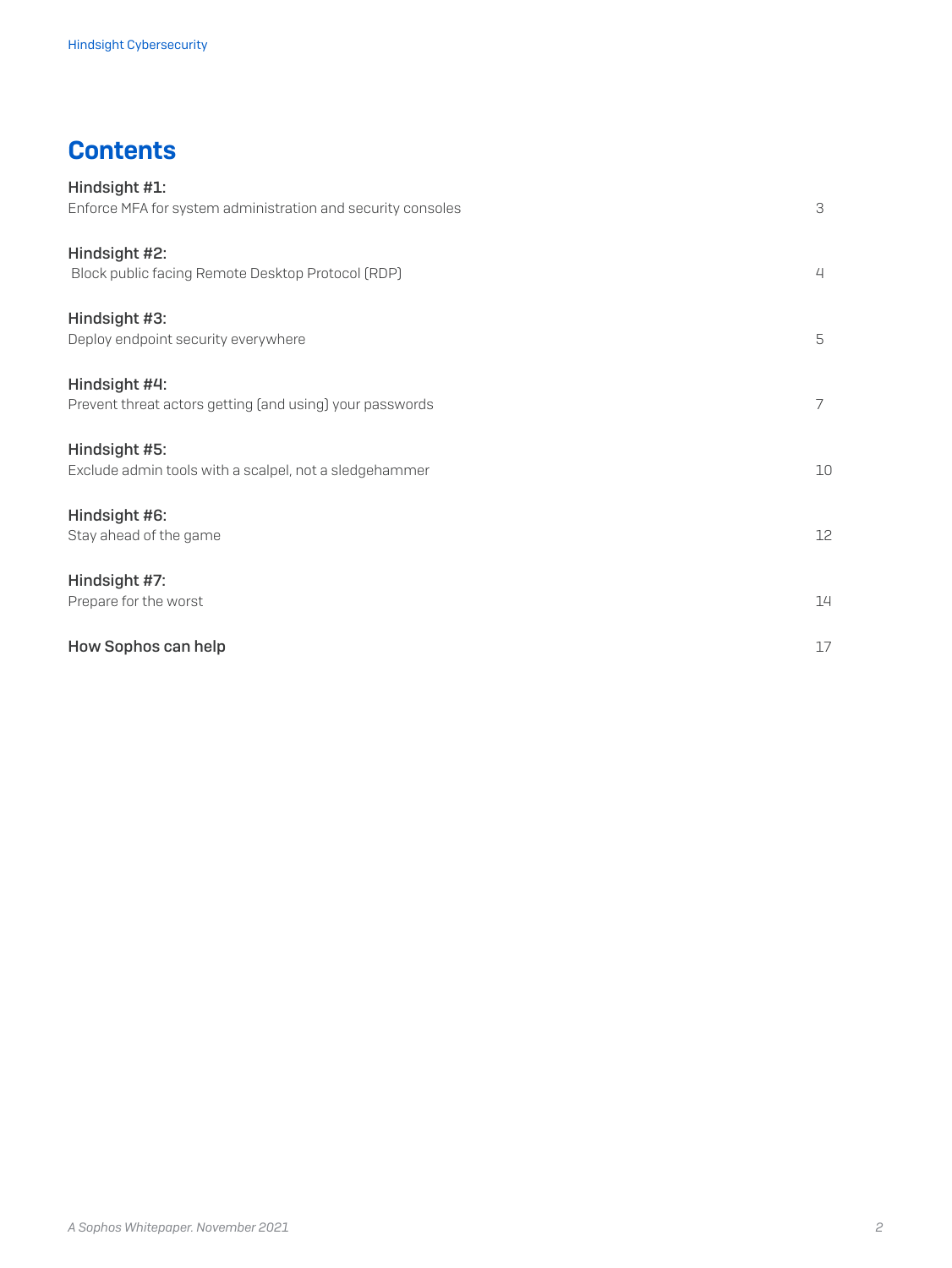# <span id="page-2-0"></span>Hindsight #1: Enforce MFA for system administration and security consoles

Multi-factor authentication (MFA) is a security measure that requires two or more proofs of identity to grant you access. In other words, you need more than just a password to be granted access. A one-time passcode, facial recognition, or a fingerprint might also be required as an additional security check.

Every admin knows the benefits of MFA for accessing business applications. They keep our Office365 and Salesforce data safe, even if an adversary obtains, guesses, buys, or brute-forces a username and password.

However, when applications moved to the cloud, the login consoles for those applications were exposed to the internet as well. System administration and security also moved to being managed 'from the cloud,' and thus also needs MFA.

MITRE ATT&CK Technique [T1078](https://attack.mitre.org/techniques/T1078/) ('Valid Accounts') describes how threat actors use valid accounts to gain initial access to the network, evade defenses, obtain persistence, and escalate their privileges.

These tactics in turn allow various defenses to be bypassed, including antivirus, application control, firewalls, intrusion detection/prevention systems, and system access controls. Unauthorized use of valid accounts is very hard to detect, as they look very much like business as usual.

Valid Accounts is one of the top five techniques Sophos observed for initial access (https://attack.mitre. org/tactics/TA0001/) as reported in the [2021 Active Adversary Playbook](http://2021 Active Adversary Playbook). Some administration tools (e.g. [Solarwinds, Webroot, Kaseya, and Connectwise](https://www.bleepingcomputer.com/news/security/sodinokibi-ransomware-spreads-wide-via-hacked-msps-sites-and-spam/)) have even been used to deliver malicious payloads.

What happens when a threat actor gains access to a security console? In the example below, the threat actor simply wrote their own policy and turned every security setting off.

| <b>Threat Protection (2)</b>           |                                |  |
|----------------------------------------|--------------------------------|--|
| Name                                   | <b>Status</b>                  |  |
| <b>YOUR FILES HAS BEEN STOLEN</b>      | $\blacktriangleright$ Enforced |  |
| <b>Base Policy - Threat Protection</b> | $\blacktriangleright$ Enforced |  |

Even on-premises security administration systems should still use MFA if possible – life is easier for an adversary if they can just turn off your security solutions before deploying their malware. If you use a VPN to access the network, we highly recommend enabling MFA on that too.

Enabling MFA for your system administration and security tools achieves three goals:

- Reduces risk of access by unauthorized persons
- Ì Generates alerts for attempted access, allowing an admin to block future attempts as needed
- **Prevents account sharing, ensuring accurate audit trails that can tie behavior to a specific user**

Enabling MFA often costs nothing more than your time. If you've been ignoring giant 'Enable MFA' banners on your consoles, it's past time to take that action. If your security vendor doesn't offer MFA options, it's time to ask why not?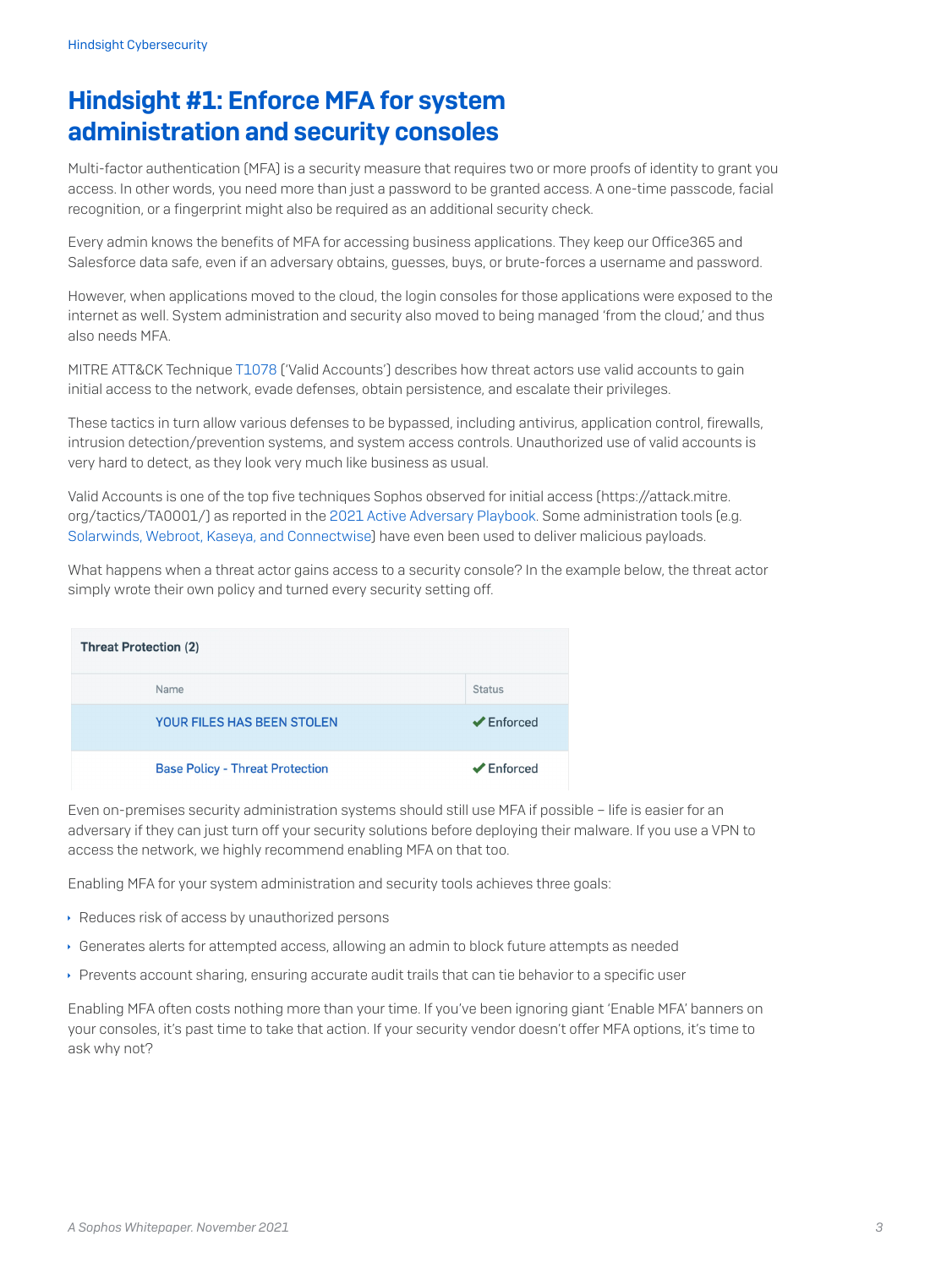# <span id="page-3-0"></span>Hindsight #2: Block public facing Remote Desktop Protocol (RDP)

Remote Desktop Protocol (also known as Terminal Services or Remote Desktop Service) allows someone to remotely connect to another computer, providing the same user experience as if being physically present.

According to our [2021 Active Adversary Playbook,](https://news.sophos.com/en-us/2021/05/18/the-active-adversary-playbook-2021/) Microsoft's built-in RDP was used to access organizations from the Internet in 32% of attacks, rating it the number one method used for initial access.

Unlike some other remote access tools, RDP does not usually require anything more than a username and password, and often the username is left exposed (you know, to make it easier to log in the next time). RDP has even suffered from vulnerabilities over time that [allow access with no credentials](https://nvd.nist.gov/vuln/detail/cve-2019-0708) at all.

Misuse of RDP falls into a few different MITRE ATT&CK techniques, but the main one would be [T1133](https://attack.mitre.org/techniques/T1133/) (External Remote Services). Other MITRE ATT&CK techniques involving RDP include:

- $\cdot$  [T1563](https://attack.mitre.org/techniques/T1563/002/)  RDP Hijacking
- ▸ [T1021](https://attack.mitre.org/techniques/T1021/001/)  Lateral Movement using RDP
- $\cdot$  [T1572](https://attack.mitre.org/techniques/T1572/) Tunneling over RDP
- ▸ [T1573](https://attack.mitre.org/techniques/T1573/002/) Command and Control over RDP
- ▸ [T1078](https://attack.mitre.org/techniques/T1078/)  Using Valid Accounts with RDP
- ▶ [T1049](https://attack.mitre.org/techniques/T1049/) System Network Connections Discovery
- ▸ [T1071](https://attack.mitre.org/techniques/T1071/) Application Layer Protocol

Once a threat actor has successfully logged on to an RDP session, it is about as close as they can get to literally sitting in front of the keyboard and mouse, and not even the most physically secure data center in the world can help.

Externally exposed RDP has a simple fix – just don't expose it. Don't forward port TCP:3389 on your firewall to anything. And don't think that using a different port helps – I see you, twelve thousand RDPs on port 3388!

While the cure sounds simple, Shodan.IO (a search engine for the Internet of Things) shows over 3.3 million RDP port 3389 exposed globally and easily found. Why is it so popular? Allowing access to RDP is a quick and easy way to allow someone to provide remote system administration, such as for a managed services provider to manage a customer's server, or a dentist to access their office system from home.

If remote access to RDP or terminal services is required, it should only be made accessible through a secure virtual private network (VPN) connection (with MFA) to the corporate network or through a zero-trust remote access gateway.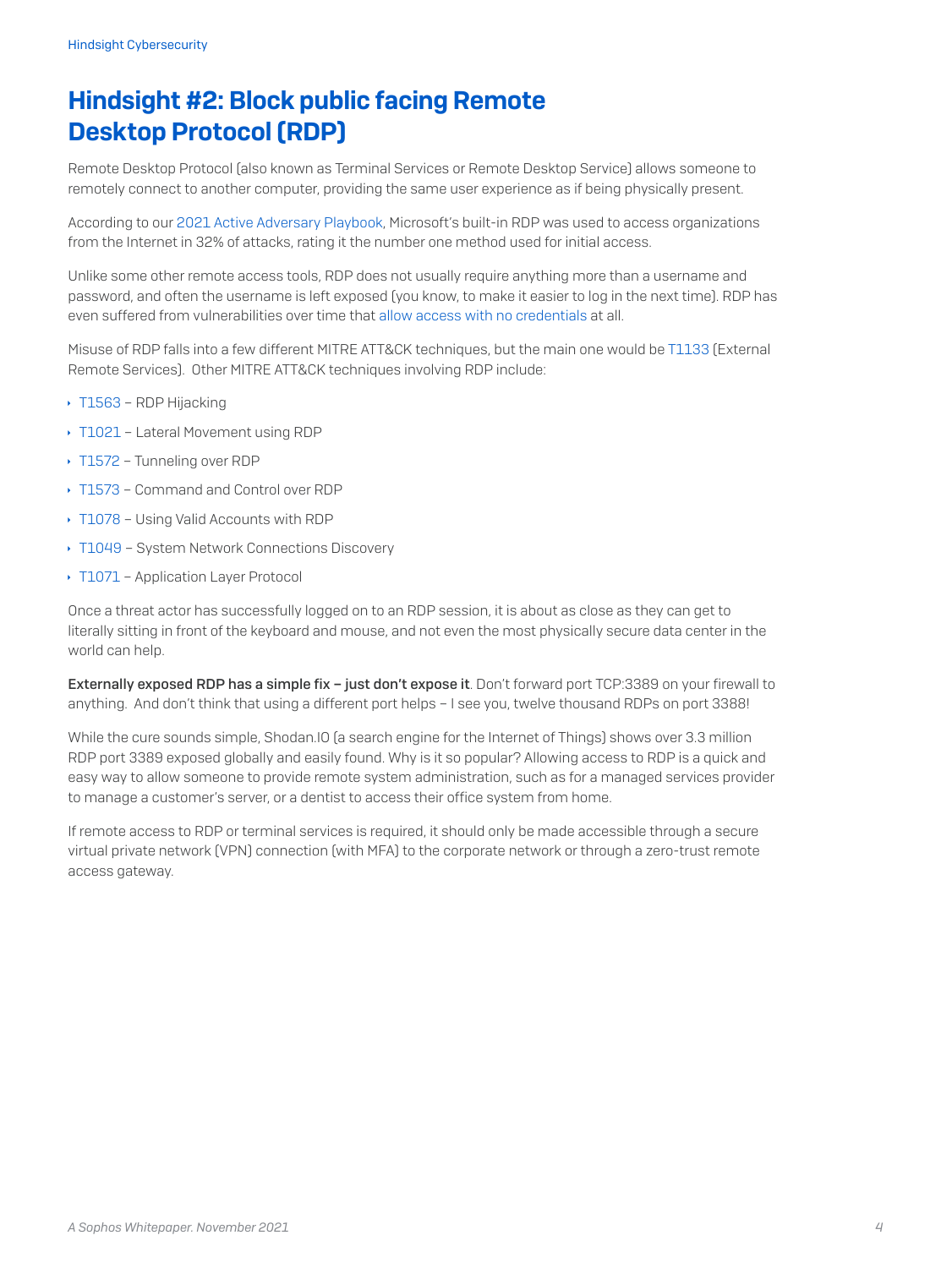## <span id="page-4-0"></span>Hindsight #3: Deploy endpoint security everywhere

There is a thinking in parts of the IT world that there are some systems that simply don't need endpoint security. Maybe they are air-gapped or have no internet access. Maybe they are development systems or have nothing important running on them. I've even come across organizations that were happy to let their endpoint security subscriptions lapse – they didn't think it was adding any value.

The mindset comes from a long history (in the InfoTech world anyway) of endpoint security being designed to stop a piece of malware, should it somehow land on that system. So, if the system was isolated, easily restored, unimportant or "we're always really careful" then protection wasn't required.

Some consider user workstations/laptops as less important than servers, so only protect servers. In reality, according to the Sophos 2021 Active Adversary Playbook, [54% of attacks involved unprotected systems](https://news.sophos.com/en-us/2021/05/18/the-active-adversary-playbook-2021/).

Both endpoint security and the way attacks work have changed dramatically in recent times. Threat actors have developed sophisticated 'living off the land' tactics where they use your own administration tools (e.g. [PowerShell](https://attack.mitre.org/techniques/T1059/001/)), scripting environments (e.g. [JavaScript](https://attack.mitre.org/techniques/T1059/007/)), system settings (e.g. [Scheduled Tasks](https://attack.mitre.org/techniques/T1053/005/) and [Group Policy\)](https://attack.mitre.org/techniques/T1484/001/), network services (e.g. [SMB and Admin Shares](https://attack.mitre.org/techniques/T1021/002/) and [WMI](https://attack.mitre.org/techniques/T1047/)) and valid applications (like TeamViewer, AnyDesk or ScreenConnect) to avoid having to use actual malware to achieve their goals. What were considered nation state and advanced persistent threat (APT) techniques are now used by even the most unsophisticated threat actors.

The adversaries' goal, however, is still largely the same: to make money. This could be by deploying ransomware (often following data exfiltration and backup deletion to make paying the ransom more compelling), cryptocurrency mining, obtaining personally identifiable information (PII) to sell, or industrial espionage.

In response, endpoint security has evolved and now detects and prevents malicious behaviors while providing detailed visibility, context and threat hunting tools. This evolution of protection is wasted if not deployed. Unprotected systems are blind spots.



*An unprotected system with internet access can be a secret gateway to your internal critical assets.*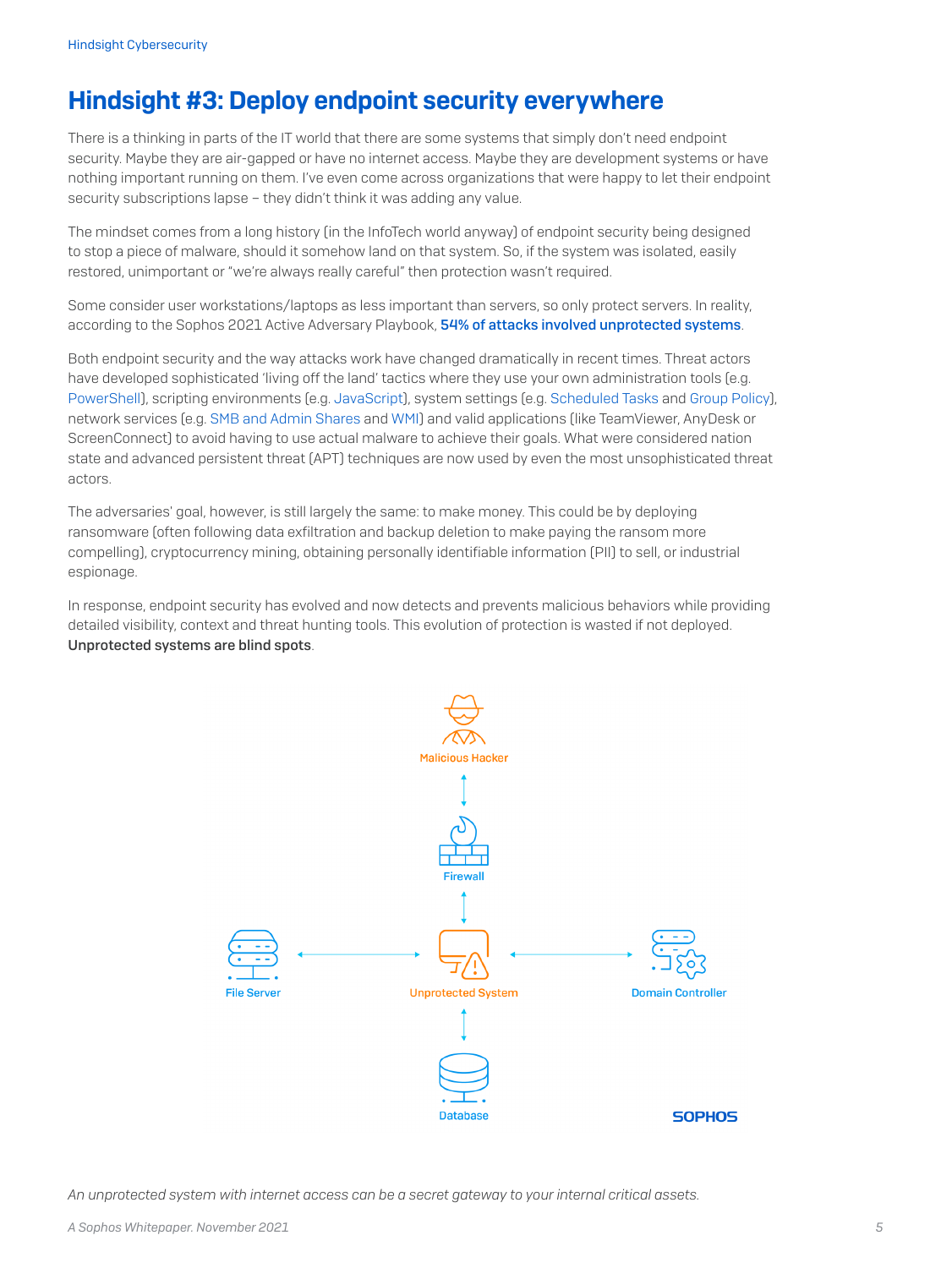## Systems with no direct internet access need protection

So how can a threat actor attack an unprotected system that has no direct internet access?

They typically launch attacks from a system that is connected as an intermediary using a trojan or stager over a Command and Control channel on port 443 (hard to identify anomalous encrypted traffic). Whether it's a server or user system is not so important – they all run a similar set of core capabilities. The adversary can then access your systems in the same way that you would.

Let's make a list of techniques available to attack a system over the LAN (links to MITRE ATT&CK):

- ▸ [T1047](https://attack.mitre.org/techniques/T1047/)  Windows Management Instrumentation
- **[1](https://attack.mitre.org/techniques/T1021/001/)  Remote Desktop Protocol**
- **i** [2](https://attack.mitre.org/techniques/T1021/002/)  Administration Shares
- **[3](https://attack.mitre.org/techniques/T1021/003/)  Distributed Component Object Model**
- **+ [4](https://attack.mitre.org/techniques/T1021/004/) Secure Shell (SSH)**
- **E.** [6](https://attack.mitre.org/techniques/T1021/006/) Windows Remote Management
- ▸ [5](https://attack.mitre.org/techniques/T1021/005/)  VNC, ScreenConnect, TeamViewer or other third-party remote management tools



#### *Simple Commands to use WMI to move malware to another device, and run it*

With so many options available to threat actors, we need the visibility and protection provided by **deploying** endpoint protection *on every possible system, even those without direct internet access*. While the activity on the intermediary system may look benign (e.g. making an RDP connection), the results on the unprotected system can be catastrophic.

Removing your blind spots through deploying endpoint protection everywhere means attackers have fewer places to hide. This is important because if adversaries can hide on your systems they can remain undetected for days, weeks, or even months, quietly gathering intelligence about your environment, users, networks, applications and data. They will find your End of Life systems, Linux servers, hypervisors, and neglected and unpatched applications and then keep digging until they are ready for the final assault.

Most of the time, their standard operating procedure is to disable the endpoint security (which they can do because they have obtained elevated, or even system level, privileges), exfiltrate and then delete backups, and deploy the ransomware-as-a-service of choice.

Sophos Rapid Response wa[s recently brought in to deal with](https://news.sophos.com/en-us/2021/06/30/mtr-in-real-time-hand-to-hand-combat-with-revil-ransomware-chasing-a-2-5-million-pay-day/) an incident that involved an unprotected system. This case is a prime example of why, with hindsight, endpoint protection should have been deployed everywhere.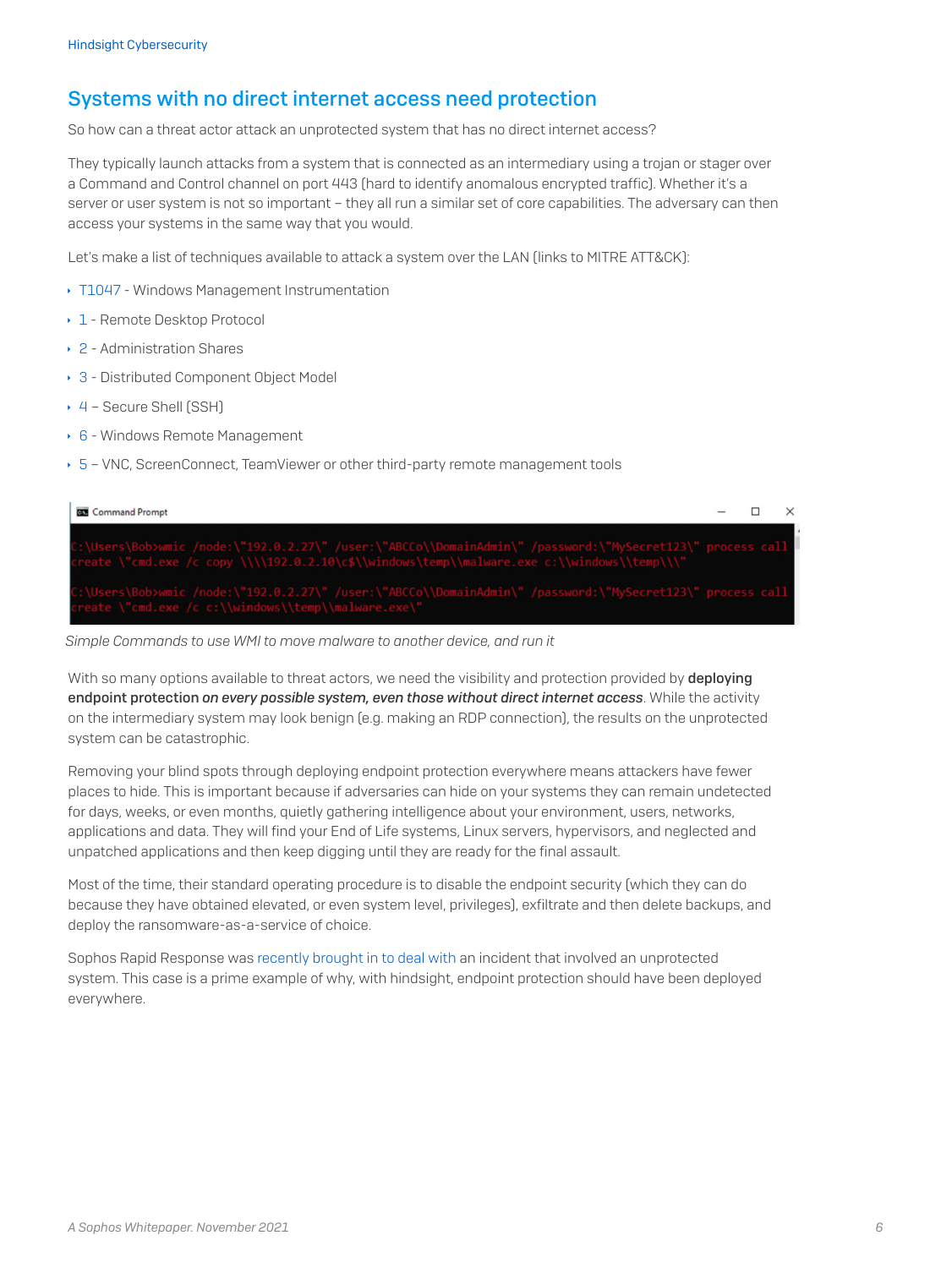# <span id="page-6-0"></span>Hindsight #4: Prevent threat actors getting (and using) your passwords

According to the Sophos Active Adversary Playbook 2021, the use of valid accounts (via a user name and password) featured in the top five techniques for initial access in breaches (MITRE ATT&CK Technique T1078). While valid credentials feature heavily in the initial access stage, they can obviously be used throughout the attack chain, including persistence, privilege escalation and defense evasion.

## A challenging issue

Adversary use of valid accounts is particularly challenging for cybersecurity professionals. It is extremely difficult to identify unauthorized use of valid accounts among all the legitimate use, and credentials can be obtained in many different ways. A valid account can have varying levels of authorization within an organization, from a basic user right up to domain administrator privileges.

A further complication is that you may set up testing accounts, service accounts for non-human access, APIs, accounts for third parties to access your systems (e.g. an outsourced helpdesk), or have equipment with hardcoded credentials.

We know people use their organization credentials with unrelated online services, and most use an email address in place of the username, extending the threat exposure. Password re-use is commonplace, so once one is obtained, it provides the key to many other doors. The COVID-19 pandemic saw organizations quickly pivot to allowing remote access for all, further exposing the attack surface to unauthorized use of VPNs and remote access tools.

## How do threat actors get our credentials?

The list of ways is extensive, but let's explore a few. While the adversaries' end goal is to obtain the highest level of privilege needed to achieve their objectives (e.g. disable security, exfiltrate data, delete backups and deploy ransomware), they wouldn't expect to get domain administrator accounts via a phishing email, so they start with easier targets and work upwards.

External methods including phishing (T1598), brute force (T1110), social engineering (could be as simple as someone pretending to be from a trusted IT provider and asking for an account to be created – T1593.1) and SQL injection (T1190) are sometimes aggregated into Compilations of Many Breaches (COMB) and made available for a fee or even free.

Opportunists attempt to match the credentials obtained to your external access methods (RDP – see Hindsight #2, VPN, FTP, Terminal Services, CPanel, remote access tools like TeamViewer, cloud services like O365 or security consoles) in a technique known as credential stuffing to see if anything works. Since users can't be expected to remember more than a few passwords, it is common for credentials to be re-used and usernames can often be derived based on email address formats. It is for this reason that multi-factor authentication (MFA/2FA) is important on all external-to-internal access (see Hindsight #1). Once a set of credentials is successfully paired with a remote access method, the threat actor can become a valid user, hiding in your organization.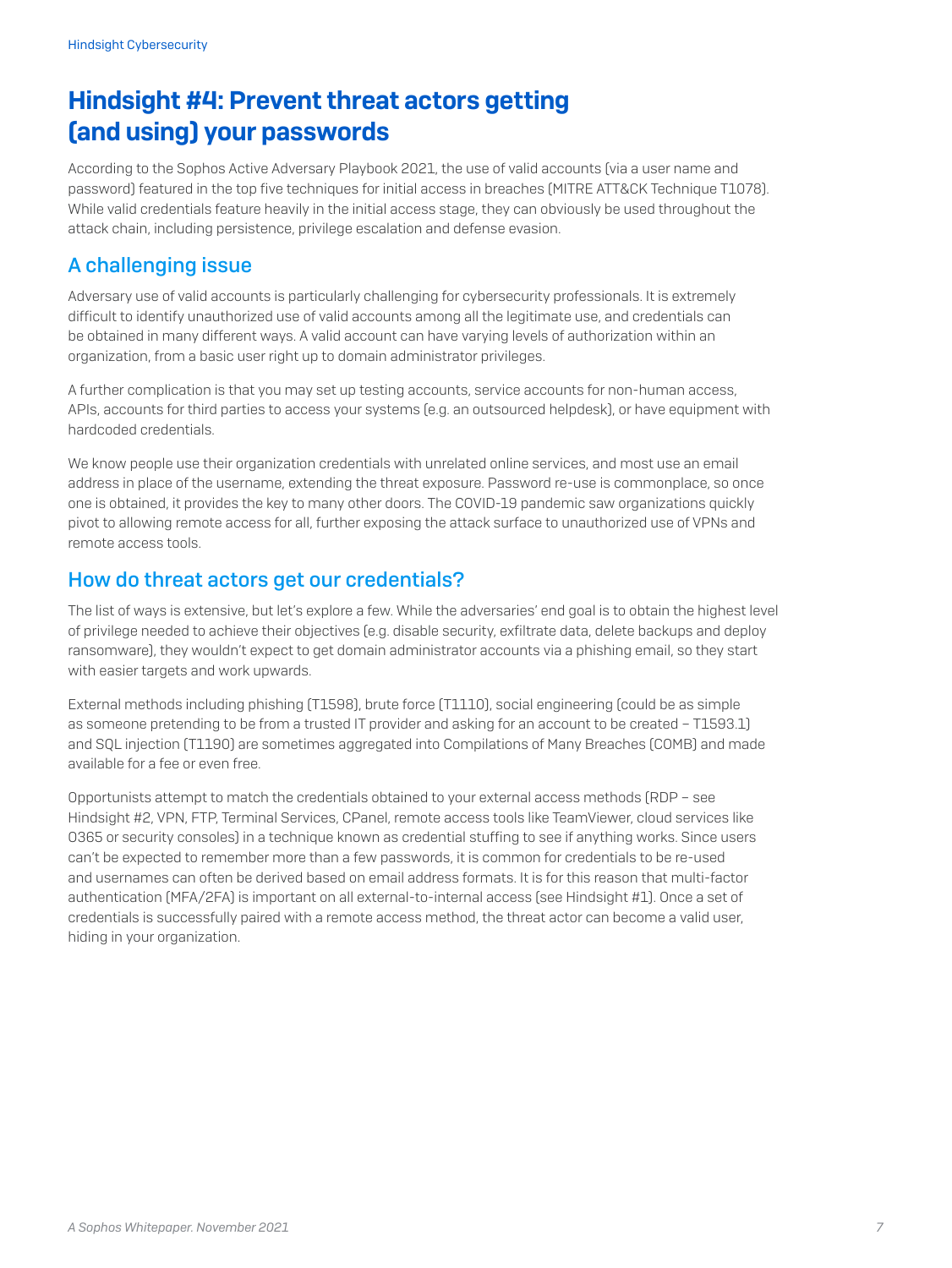

*With a valid set of credentials and access, the threat actor might look like any other employee*

Before I move on to privilege escalation methods, it is important to note that other access methods exist that don't require credentials. Exploits (T1212) or default passwords (T1078.1) in VPN concentrators, Exchange, firewalls/routers, webservers and SQL injection have all been utilized to gain a foothold. Drive-by-downloads can also be used to establish a backdoor (T1189). Once inside, basic user accounts still have sufficient access to carry out various reconnaissance techniques and map out a way to pivot to more privileged access or creating accounts to maintain access.

As a threat actor, I want to try and avoid using any tools that might put up a red flag initially, so I might simply:

- $\rightarrow$  Discover information about the system and the surrounding environment using simply commands like 'whoami' and 'ipconfig' (T1016)
- **Search the device I'm on (and any mapped drives) for files with 'passwords' in the name or contents (T1552.1)**
- ▶ Search LDAP to see what other accounts might be interesting (T1087.2)
- ▶ Search the Windows registry (T1552.2) for stored credentials
- Search web cookies for stored credentials (T1539)
- **Drop a PowerShell-based command and control tool, so I can get back in** even if you do change a password or patch your exploit (T1059.1)
- Ì Discover what programs are installed remote access tools and admin tools like PSExec and PSKill can be super useful if they already exist (T1592.2)

Next, and only if needed, the threat actor might move on to installing and/or using 'potentially unwanted programs.' The above mentioned PSExec and PSKill are official Microsoft admin tools, but have plenty of other uses. IOBit, GMER, Process Hacker, AutoIT, Nircmd, port scanners, and packet sniffers have all been used in breaches we've worked on. The goal of these tools is to cripple any endpoint security solutions, so the threat actor can move onto the next step where they use tools that probably would raise the red flag.

Popular tools for finding higher privilege accounts include Mimikatz, IcedID, PowerSploit and Cobalt Strike. Trickbot was an old favorite too. They contain sophisticated abilities to capture, interpret, export, and manipulate the very pieces of information that networks use to authenticate users (e.g. Kerberos). While the data is encrypted to some extent, this has proven to be just an inconvenient speed bump for skilled attackers. The encrypted token representing the valid account can often be passed and accepted over the network,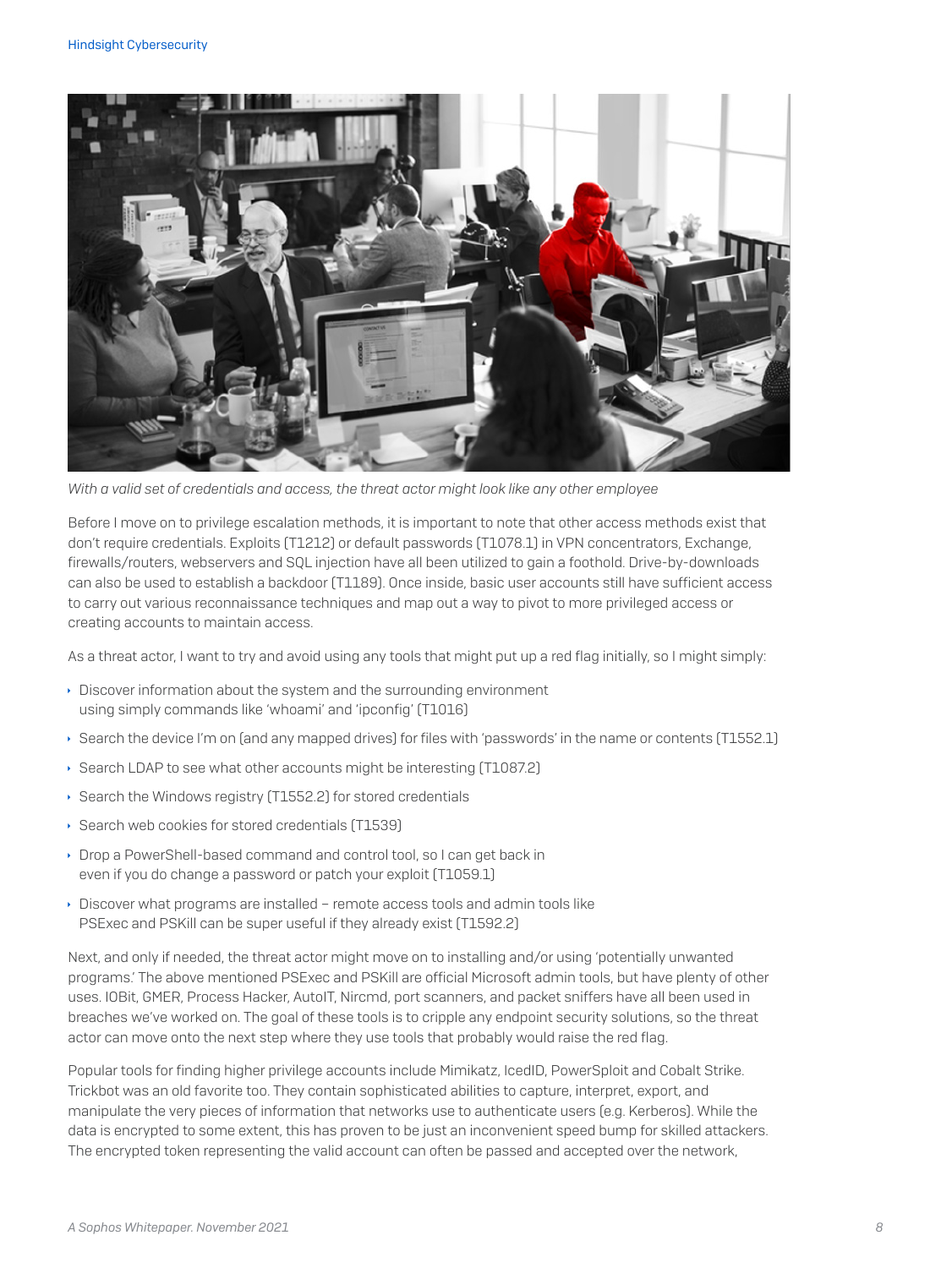known as pass-the-hash (T1550.2) and pass-the-ticket (T1550.3) techniques. Vast tables of passwords and what their encrypted versions would look like are used to quickly match an encrypted password with the clear text version (T1110.2). Keylogging tools may be used to capture the keyboard strokes on a device the next time someone logs in. Certain vulnerabilities have been found that allow access to credentials, even without any administration rights, such as HiveNightmare/SeriousSam and PrintNightmare. And if all that wasn't bad enough, there are easily available toolkits like LaZagne that do it all for you, even retrieving passwords stored in browsers, Instant Messaging software, databases, games, email and WiFi.

## Using valid credentials

Valid credentials, especially with administration rights, have a few significant uses. They can be used across an organization to change group policy (T1484.1), disable security tools (T1562.1), delete accounts, and create new ones. Data can be exfiltrated and then sold, used for extortion or for industrial espionage. They may be used for impersonation and business email compromise attacks with a high level of authenticity. But most often, they are just a great way to distribute and run whatever ransomware-as-a-service is popular on the day. And if that fails, we have seen adversaries just use the valid account to activate BitLocker (or shift the key).

## Protecting your organization

The problem is serious, the consequences are real, but the solutions are well known and addressed through people, process, and technology. Cybersecurity employee training usually focuses on the people:

- $\cdot$  How to spot a phishing email
- $\rightarrow$  Not re-using passwords password management tools can help with this
- $\rightarrow$  Not using work passwords for personal accounts
- **Password complexity requirements**
- $\rightarrow$  Avoiding dubious websites

## In terms of process and technology

- ▶ Multi-factor authentication should be used as widely as possible
- $\rightarrow$  The external attack surface should be as small as possible and kept up to date
- Keep the number of highest-level accounts to a minimum. Let's just say that eight domain administrators is too many…
- $\cdot$  Restrict use of local administration rights
- $\rightarrow$  Service account hygiene remove un-used service and testing accounts
- Ì Control and monitor the use of powerful admin tools and potentially unwanted programs
- **Monitor for unexpected logins (e.g. geography and time)**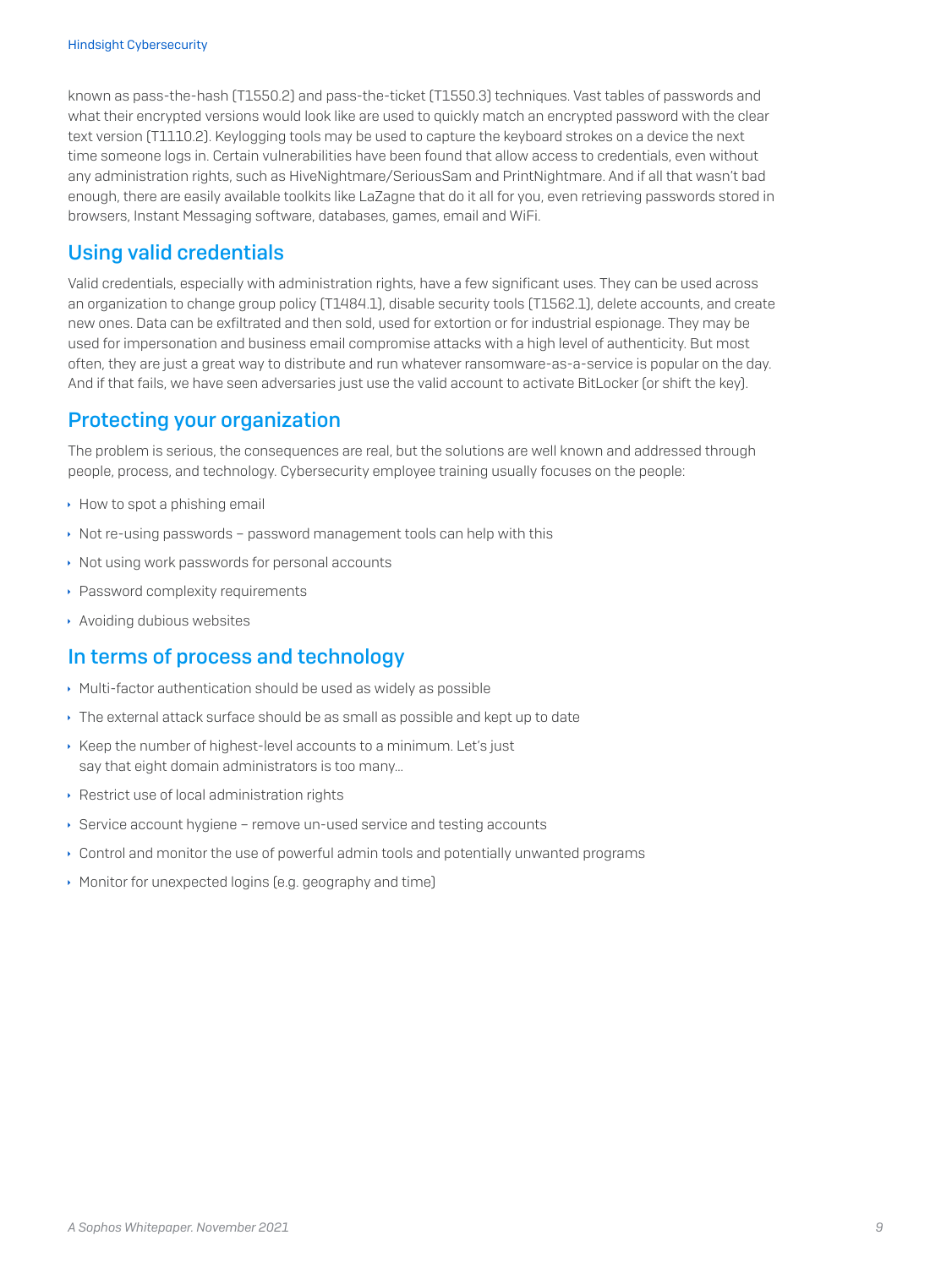# <span id="page-9-0"></span>Hindsight #5: Exclude admin tools with a scalpel, not a sledgehammer

As noted in the Sophos [Active Adversary Playbook 2021](https://news.sophos.com/en-us/2021/05/18/the-active-adversary-playbook-2021/), adversaries are turning to tools that are commonly used by IT administrators and security professionals, making it harder to identify suspicious actions. Many of these tools are detected by security products as 'potentially unwanted applications' (or PUAs/PUPs/ RiskWare/RiskTool) and are needed for everyday use by IT teams. Defenders need to ask two important questions: (1) Do all my users need to be able to use these utilities? (2) Do these utilities need to be able to run on every device?

### What is a PUA?

Let's dig into what a potentially unwanted application (PUA) is, and how best to use them safely. The administration tools that are bundled with an operating system, like PowerShell, provide ways to automate and manage devices across a network. There are also additional and third-party tools that are frequently used to extend functionality such as port scanning, packet captures, scripting, monitoring, security tools, compression and archiving, encryption, debugging, penetration testing, network administration, and remote access. Most of these applications run with system or root level access.

When installed and used internally by your own IT team, these applications are useful tools. When installed and used by anyone else, they are considered PUAs and are often flagged as such by reputable endpoint security solutions. To enable them to use these tools unhindered, many administrators simply add the ones they use to a Global Exclusion or Allow List in their endpoint security configuration. Unfortunately, this method of exclusion also allows the installation and use of the tools by unauthorized persons, often without any type of monitoring, alerts, or notifications.

## Problematic PUAs

Some of the most common PUAs found and used by adversaries include:

- $\rightarrow$  PSExec "...a light-weight telnet-replacement that lets you execute processes on other systems, complete with full interactivity for console applications, without having to manually install client software. PSExec's most powerful uses include launching interactive command-prompts on remote systems and remoteenabling tools like IpConfig that otherwise do not have the ability to show information about remote systems."
- ▶ PSKill can "kill processes on remote systems. You don't even have to install a client on the target computer to use PSKill to terminate a remote process."
- ▶ [Process Hacker](https://www.sophos.com/en-us/threat-center/threat-analyses/controlled-applications/Process Hacker/detailed-analysis.aspx) a resource monitoring tool, that is often used to terminate security and logging software.
- **Anydesk/TeamViewer/RDPWrap** or any tool designed for remote access, especially over the internet, can be used by a threat actor.
- $\rightarrow$  [GMER](https://support.sophos.com/support/s/article/KB-000040563?language=en_US) built as an anti-rootkit tool, threat actors leverage its capabilities to 'unhook' security process.
- ▸ 7Zip/GZip/WinRar Compression tools are used by adversaries to combine, shrink and exfiltrate your data – usually for extortion.
- $\rightarrow$  Nirsoft tools a collection of tools for password recovery, software uninstallation, and the ability run command-line tools without displaying a user interface.
- ▶ IOBit has powerful uninstallation capabilities and is often used to remove security software.
- $\rightarrow$  ProcDump a debugging tool that can dump memory to disk, allowing a threat actor to expose in-memory data, such as credentials.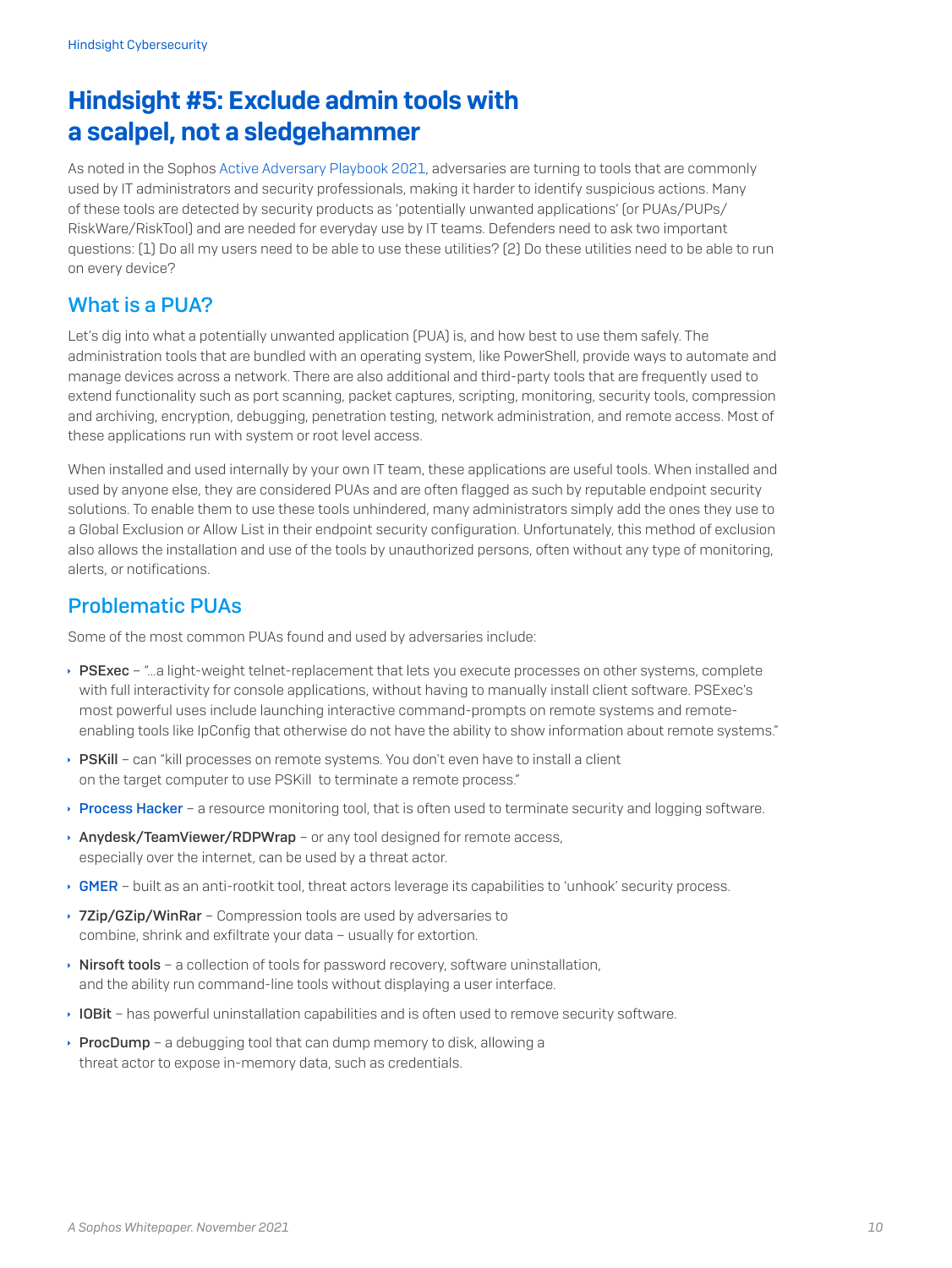## Threat actor usage of PUAs

Configuring security policy to allow PUAs needs to be handled carefully. Excluding anything will expose the tools to your IT administrators and threat actors alike, and you'll have no visibility into the use of the tool, or the intent or context.

If a tool has been excluded, a threat actor can still attempt to install and use it even if it's not already installed on a particular device. The set of adversarial techniques known as "living off the land" involve threat actors using pre-existing features and tools to avoid detection for as long as possible. They allow threat actors to carry out discovery, credential access, privilege escalation, defense evasion, persistence, lateral movement, collection, and exfiltration without a single red flag being raised.

By the time the adversary is ready to deploy the last stage of the attack, impact (for example, the ransomware payload), it is too late. Your security tools have already been disabled (by PSKill or IOBit?), a high level of credential access has been obtained (by GMER or ProcDump?), your data has already been transferred to the dark web (in 7Zip files?) and the malware pre-positioned on key systems (or worse, domain-level file shares like SYSVOL or NETLOGON) ready for execution (by PSExec?). The more PUAs the attackers can find, the greater the attack surface they have to work with.

## Allowing PUAs in your organization

The first step is to review your current global exclusions. Do they need to be there? Is there a reason cited for the exclusion – or has it just 'always been there'? Conduct some research in to why the security product detected the PUA in the first place – could be it be used maliciously? Do the exclusions really need to apply to ALL servers and end user devices? Is the admin tool still required, or can we use a built-in function? Do you need more than one tool to achieve the same outcome?

Our recommendation is to allow PUAs on a very controlled basis – specific application, specific machines, specific times, and specific users. This can be achieved via a policy with the required exclusion, which is applied and then removed as needed. Any detected usage of PUAs which is not expected should be investigated as it may indicate that a threat actor has access to your environment.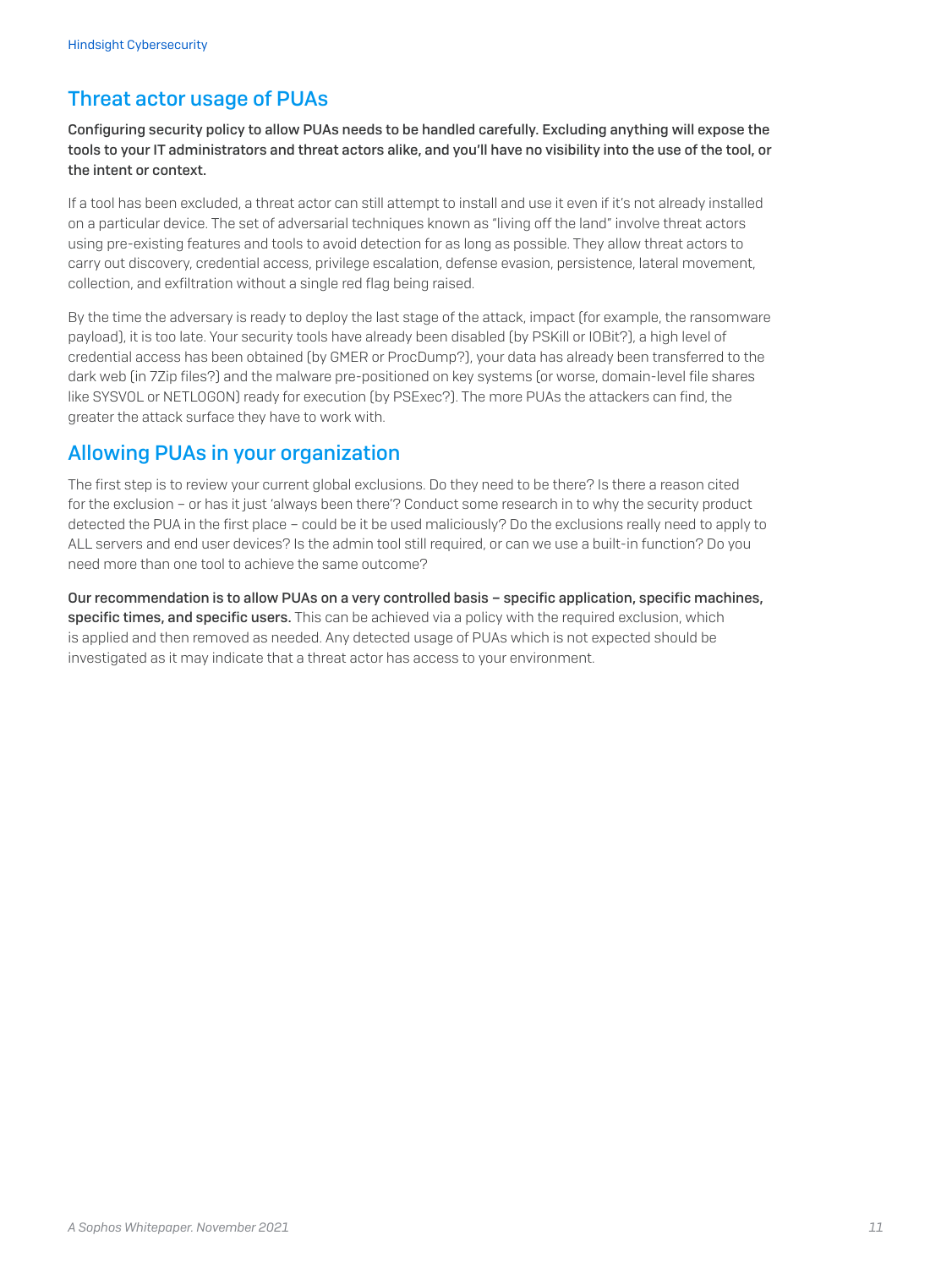# <span id="page-11-0"></span>Hindsight #6: Stay ahead of the game

The cybersecurity world is incredibly dynamic and plays out like a giant game of chess across the world, with moves, countermoves, and an ever-changing set of players. If you have any kind of information technology in your organization, you have no choice but to play the game too. But the game is not stacked in your favor. Your opponents operate at all hours of the day, every day of the year. They can be anywhere in the world, hide their moves, and are forever looking for weaknesses in your defense; and will even [use your own pieces against you.](https://news.sophos.com/en-us/2021/09/02/hindsight-5-exclude-admin-tools-with-a-scalpel-not-a-sledgehammer/)

What this means in the real world is that your cyber defense capabilities need to operate at all hours of every day as well. You need to find your own weaknesses and shore them up before an adversary finds them. You also need to be aware of what the adversary might do if they do find a weakness.

#### **Patching**

While operating system and application patching are important ongoing concerns, patching your public facing systems is mission critical. According to the Sophos [Active Adversary Playbook 2021,](https://news.sophos.com/en-us/2021/05/18/the-active-adversary-playbook-2021/) exploitation of public facing applications is one of the top five techniques used to gain initial access during a breach. High profile recent examples include Microsoft Exchange exploits ProxyLogon (aka Hafnium) and ProxyShell, and a [Confluence vulnerability](https://us-cert.cisa.gov/ncas/current-activity/2021/09/03/atlassian-releases-security-updates-confluence-server-and-data) that was exploited within a week of disclosure over the U.S. Labor Day holiday weekend. VPN solutions from several major players have also been exploited this year. WordPress, the application behind many websites, is a constant victim of [exploitation.](https://www.bleepingcomputer.com/news/security/critical-wordpress-plugin-zero-day-under-active-exploitation/)

The only real solution is to have a solid inventory of your public facing systems, monitor those systems for vulnerability disclosures, and patch them as soon as practical. Don't wait for news of an exploit, or a vendor to create a Common Vulnerability and Exposure (CVE) notification. Microsoft provided patches for Exchange in April and May 2021 against ProxyShell, but [notoriously did not disclose the vulnerabilities until July 13,](https://doublepulsar.com/multiple-threat-actors-including-a-ransomware-gang-exploiting-exchange-proxyshell-vulnerabilities-c457b1655e9c) leading many to believe the patches were not important.

#### Threat landscape

Keeping abreast of the latest threat actor tactics, techniques, and procedures is an important part of your defense. Know thy enemy. If you see a story about the credentials of 500,000 VPN users being leaked on the dark web, and you use the same VPN technology, look into it. If you read about Exchange being exploited for ransomware deployment, and you run an Exchange server, investigate further.

Some suggested resources are listed below:

- **<https://www.bleepingcomputer.com>**
- **<https://us-cert.cisa.gov>**
- $\rightarrow$  <https://www.ncsc.gov.uk/section/keep-up-to-date/reports-advisories>
- **<https://www.cyber.gov.au>**
- **<https://news.sophos.com>**
- **<https://nakedsecurity.sophos.com>**

#### Shadow IT

It is not unusual for the 'business' side of an organization to go around IT and implement a solution on their own, known as "shadow IT." They may want to avoid scrutiny or fast-track a project, or it may be that IT said 'no' so they are looking to find another way. Even though the shadow IT solution wasn't sanctioned, this doesn't mean it can be ignored. Either ensure it is fully siloed or bring it back under control. Working closely with the business to find successful solutions helps prevent shadow IT, but you also need to monitor for new systems and applications that could leave you exposed.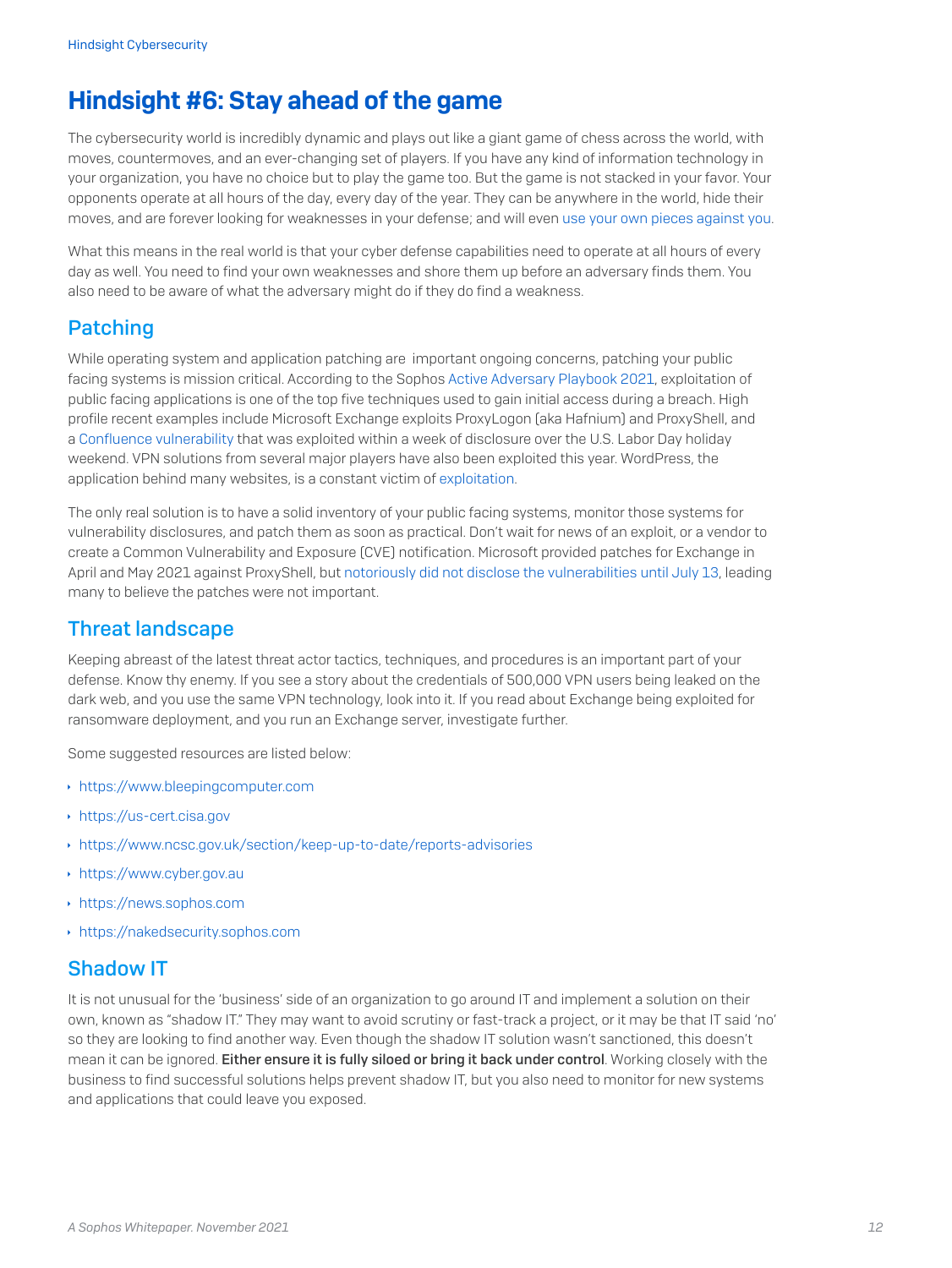## Constant situational awareness

You might be very comfortable with your security posture today. But it only takes one [compromised account,](https://news.sophos.com/en-us/2021/08/24/hindsight-4-prevent-threat-actors-getting-and-using-your-passwords/) an innocent firewall change, or a zero-day exploit to allow a threat actor in. And even though the adversary might find this access during your business hours, they will wait it out and utilize it when your guard is down. A recent [security advisory from the FBI and CISA](https://www.bleepingcomputer.com/news/security/fbi-cisa-ransomware-attack-risk-increases-on-holidays-weekends/), warned organizations that attack risks are greater on holidays and weekends, citing high profile breaches of Colonial Pipeline, JBS, and Kaseya as examples. As noted above, Confluence was exploited at the start of the Labor Day holiday weekend in the U.S.

We recommend organizations look into a [managed service](https://www.sophos.com/en-us/products/managed-threat-response.aspx) capable of handling a breach for you at 2 a.m. on the Saturday of a long weekend. One that has global situation awareness, and can translate that into improving the risk posture of your organization. Ensure you select a provider that can take action, not just notify you – unless you want to do the hands-on-keyboard defense (and have the expertise to do so) while trying to enjoy some time away from the office.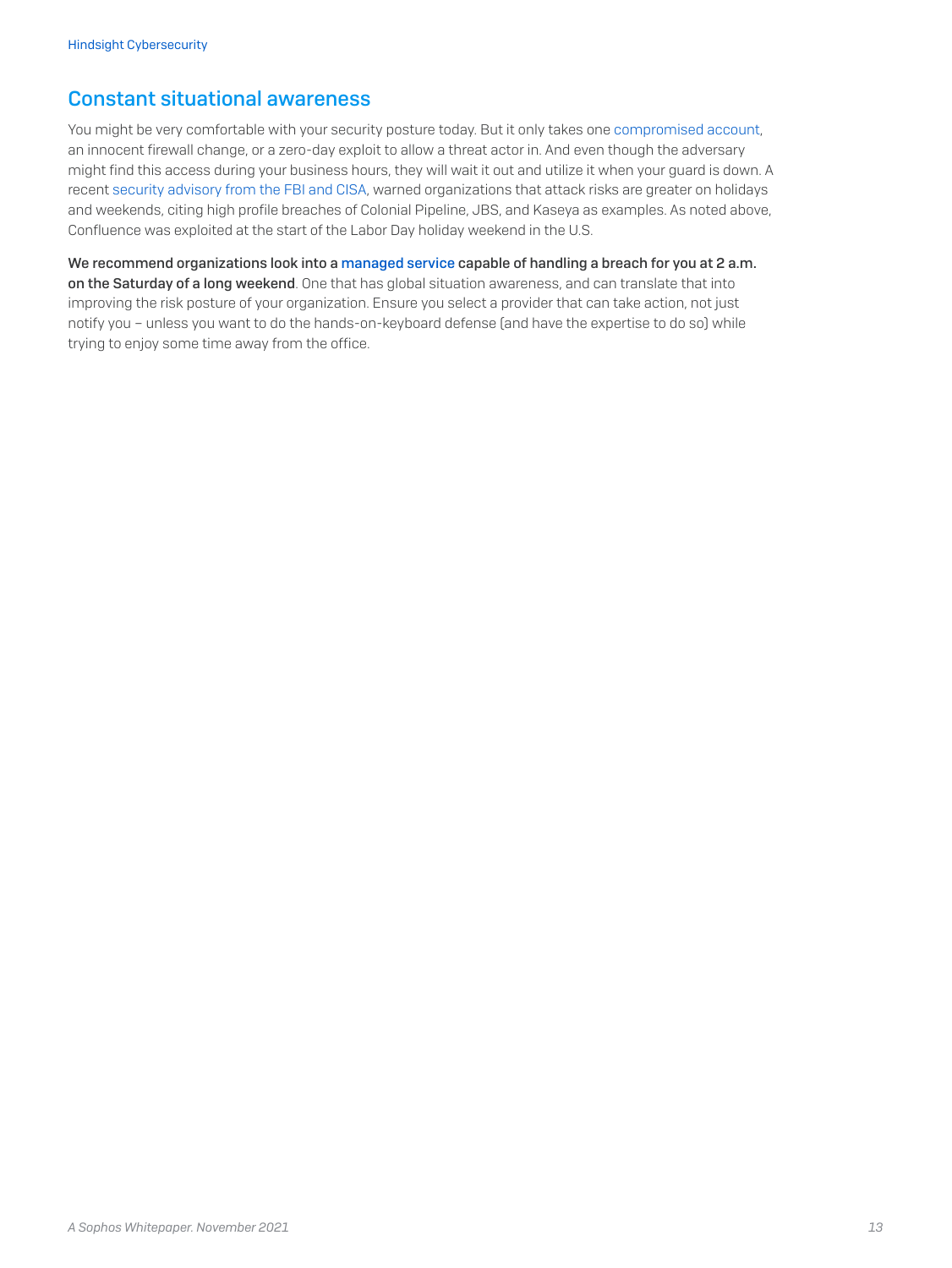# <span id="page-13-0"></span>Hindsight #7: Prepare for the worst

Previously, we have focused on the prevention side of learning from other victims. This section aims to assist with what do to if you are the unlucky victim of a breach. We'll focus on how to minimize damage and maximize learning from your own experiences. Although I focus on ransomware, many of the recommendations apply to other types of breach, such as coinminer infestations and industrial espionage.

## Have a plan

An incident response (IR) plan is a great way to **map out the actions you need to take in the event of a breach**. How serious is the incident? Where are the critical systems and how to isolate them? How to communicate and with whom? Who to contact and which actions to take? What about the backups? Keep your IR plan simple and high level so it's easy to follow in a highly-pressured breach situation, and focus on trusting the team to think on their feet. The [SANS Incident Handler's Handbook](https://www.sans.org/white-papers/33901/) has a great section on preparation, as does Sophos's own [Incident Response Guide.](https://secure2.sophos.com/en-us/security-news-trends/whitepapers/gated-wp/incident-response-guide.aspx)

## Get help first

Before you even start to reimage machines or negotiate a ransom, own the problem and seek help. Incident response (IR) requires a specialized skill set, and most organizations don't retain incident responders on staff for an event they hope will never happen.

Plan ahead and have the contact details of a couple of IR companies at hand. I say a couple because the IR industry can reach capacity very quickly if there are frequent or large-scale attacks. If the attack is against servers and endpoints, such as a ransomware incident, I suggest you first contact your endpoint security vendor if they provide an IR service. They will likely have telemetry from your environment, and access to pre-installed tools like EDR/XDR which enables them to remediate rapidly. You may feel that the vendor has let you down but, in reality, the vast majority of breaches are due to lapses by people or process and not the technology.

Other help to consider:

- **Engage local law enforcement: a crime has probably been committed** and they may have resources that can help
- **Contact your cybersecurity insurance provider if you have one, and put them on notice of the incident**
- If you work with a technology provider or systems integrator, they may be able to provide boots-on-ground assistance with recovery, such as restoring backups

## Isolate and contain

There are no hard-and-fast recommendations here other than to **isolate and contain as best you can**. This can include switching off the power, disconnecting the internet and pulling network cables out, using softwarebased isolation, applying deny-all firewall rules, and shutting down critical systems. If you still have a functional domain controller, try and keep it that way by shutting it down and/or disconnecting it from the network. If you have backups be sure they are isolated and off the network. Any passwords you suspect may be compromised should be changed and the accounts reset.

Incident Response services are largely delivered over the internet, so seek their guidance on bringing systems and connectivity back online. By the time you see evidence of ransomware the attack is usually in its final stages, however it is important to extricate the threat actors before restoration work begins, lest they strike again.

## Don't pay the ransom

While it can look like the easy way out, paying the ransom further enables and emboldens criminals. Long gone are the days when the ransom was \$500 to unlock a machine: the [Sophos State of Ransomware Report 2021](https://secure2.sophos.com/en-us/content/state-of-ransomware.aspx) reveals the average ransom paid last year by mid-sized organizations was US\$170,404. Threat actors search for your critical data, often exfiltrate it to the dark web for sale, delete your backups and then encrypt your data.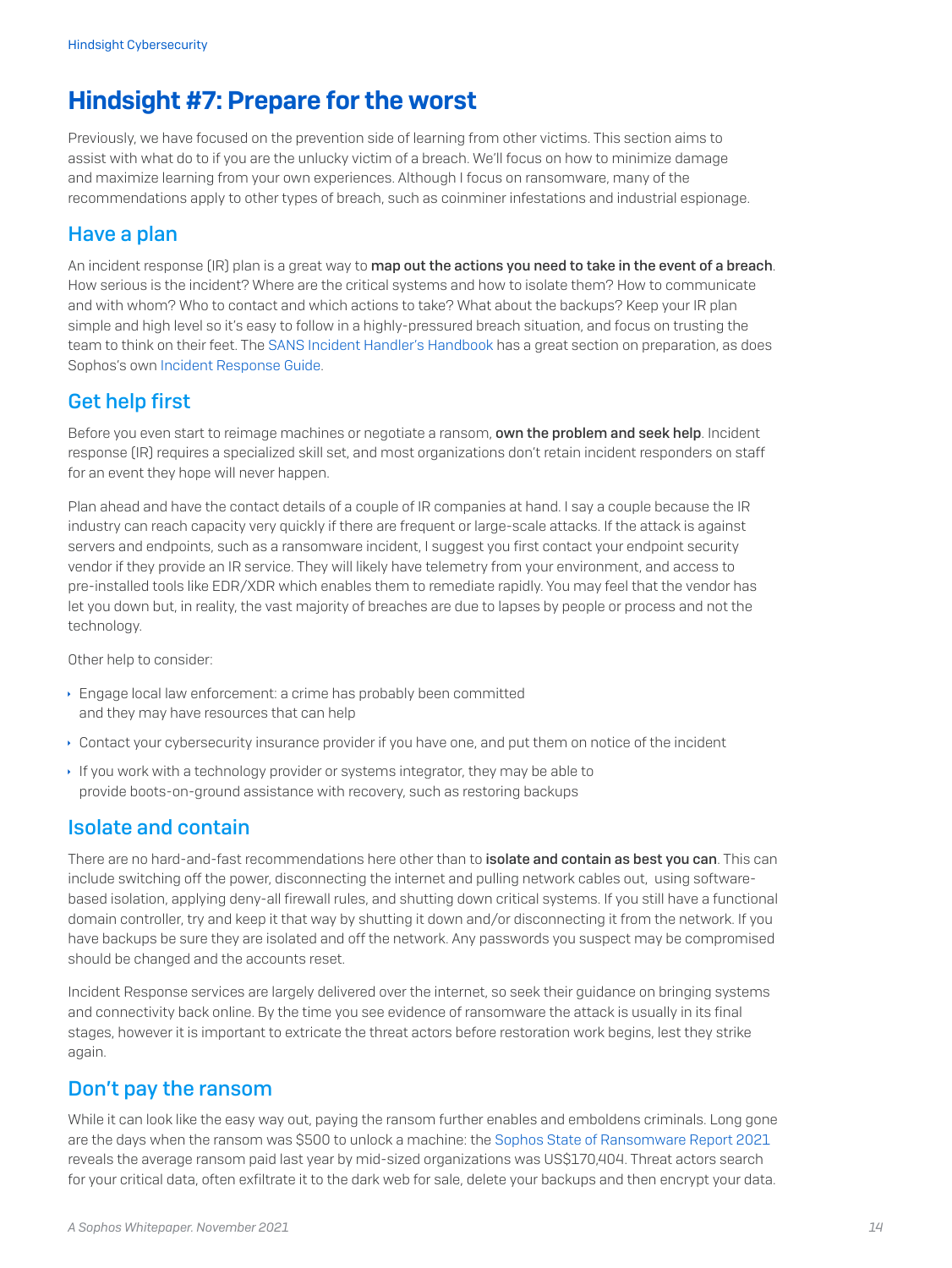What they neglect to say when issuing their ransom demand is that you are very unlikely to get all your data back, in fact our survey revealed that only 65% of the encrypted data was restored after the ransom was paid leaving over a third inaccessible.

Ransomware, like any software, has bugs and vulnerabilities, and the human operators behind it can have [bad](https://news.sophos.com/en-us/2021/08/11/ransomware-mishaps-adversaries-have-their-off-days-too/)  [days too.](https://news.sophos.com/en-us/2021/08/11/ransomware-mishaps-adversaries-have-their-off-days-too/) While occasionally this can play to your advantage, in the main it further compounds the challenge of decrypting data. What's more, ransomware gangs can disappear overnight, only to [reappear with a new](https://news.sophos.com/en-us/2021/08/09/blackmatter-ransomware-emerges-from-the-shadow-of-darkside/)  [branding](https://news.sophos.com/en-us/2021/08/09/blackmatter-ransomware-emerges-from-the-shadow-of-darkside/) if things go bad for them while leaving you without access to a decryption key.

Bear in mind that the legality of making ransom payments varies around the world. You would be wise to remain up to date on any limitations or restrictions in the country (or countries) in which your organization operates.

## Retain evidence

Too often, we see breach victims rush to restore services as quickly as possible and in the process lose a lot of the information that would help determine the root cause and understand the extent of the breach. A great example is a ransom note. Even if you have no intention of paying or contacting the adversary, the note itself is forensically interesting. The note can tell an IR team who they are up against, and the common tactics used by that group. It might even reveal a whole new strain of ransomware and the tactics, techniques and procedures used (TTPs) by the adversary group.

Recently I saw the Lockfile note for the first time and observed how it mimicked Lockbit 2.0 but used a much more aggressive deployment strategy. This meant that we could apply valuable learnings from our Lockbit 2.0 experiences to every subsequent Lockfile attack, especially around early identification of indicators of breach (IoB). Keep the ransom note – they are usually simple text or HTML documents that can be stored elsewhere easily.

Another interesting item to retain for analysis is often the ransomware or malware sample itself. The industry standard is to add these to an archive file with the password 'virus' or 'infected' and stored somewhere safe. The password-protected .zip can usually be safely passed to analysts if needed. Malware can be reversed to discover its modus operandi, which helps responders and investigators narrow down where to look for damage.

If possible, retain system and virtual machine images as well. For extra brownie points, all forensic evidence should be stored using encryption and the SHA256 recorded at the time of collection just in case it needs to be used in court and you need to prove it has not been tampered with. Although rare, this may be required if insurance claims end up in court or you need to prove to a government body that you have not breached disclosure laws.

## Attribution and retribution

In many cases, there are in fact several groups behind a ransomware attack. Group one might gain the initial access. They sell the access to group two. Group two uses the ransomware-as-a-service from group three to carry out the attack. The different groups, and group members, are often spread across many countries. Attributing the breach to any single group is difficult and won't help much during the chaos after a breach. Usually information from the ransom note and commonalities in tactics, techniques, and procedures (TTPs) will enable an experienced Incident Response team to know what and who they are up against very quickly.

Attempting retribution, known as a "Hack Back," is strongly discouraged. It is probably illegal to start with and may just make the situation worse.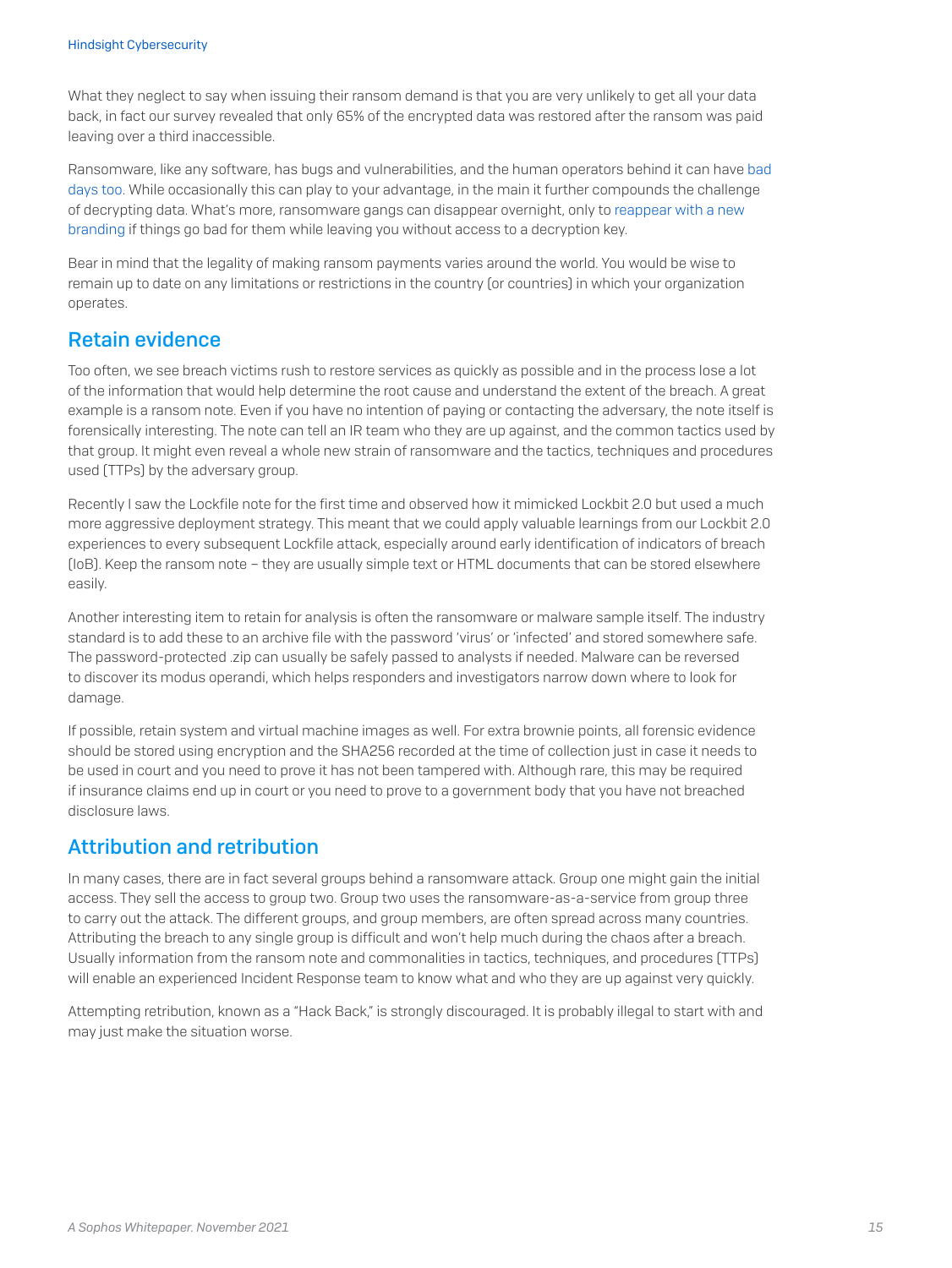## The role of cyber insurance

If you experience a cyber incident that is covered by cyber insurance, a cyber claims adjuster from the insurance company will first direct the hiring of an outside legal counsel to organize both internal and external resources and coordinate activities through the resolution of the incident. For a ransomware attack, these service activities typically include:

- **Establish roles and responsibilities, identify scale of impact, establish communication preference.**
- **Investigate and analyze active threat, stop damage, identify Indicators of Compromise (IoC).**
- If needed, appoint a specialist to advise on the handling and negotiation of the ransom demand.
- Ì If needed, appoint a specialist to advise on the nature of data access, exfiltration, and recovery; identify the lowest cost way to restore the data (ransom payment, decryption, backups etc.).
- **Deploy preventative actions, remove attacker access, establish incident timeline**
- Ì Compile a final report, indicating status of environment, root cause analysis, nature of attack, and identified threat actor tactics, techniques and procedures.

While most insurance companies have a "provider panel" of product/service providers for each of the aforementioned activities, when sourcing an insurance policy it's worth discussing upfront which activities and the corresponding providers will be covered if you experience a major cyberattack. Most cyber insurance policies will support the use of pre-existing providers but it's best to ensure compatibility up front. Swapping out protection agents during an incident creates both additional work and security risk – often the existing solution is preventing the attack from escalating and should not be removed.

## Communication

Communicating is hampered by a breach. Your email systems may be offline, electronic copies of your insurance policy and IR plan encrypted, and the threat actor might be monitoring your conversations. Be prepared for this, and have an alternate communication method, such as an instant messaging application, so you can communicate on a separate channel with your team and everyone else involved. Insurance details, IR plan, and IR firm contacts should be kept in a physical form.

#### **Practice**

Tabletop exercises are a great way to practice for a data breach or ransomware event. To add realism, conduct it at 2 a.m. on a long weekend and prevent use of the corporate email system.

#### Further resources

The articles below explain what to expect when you are hit with some of the more common families of ransomware. They are a great learning tool, without having to experience the pain first-hand.

- **Nota the expect when you've been hit with REvil ransomware**
- **[What to expect when you've been hit with Avaddon ransomware](http://What to expect when you’ve been hit with Avaddon ransomware)**
- **Numer to expect when you've been hit with Conti ransomware**